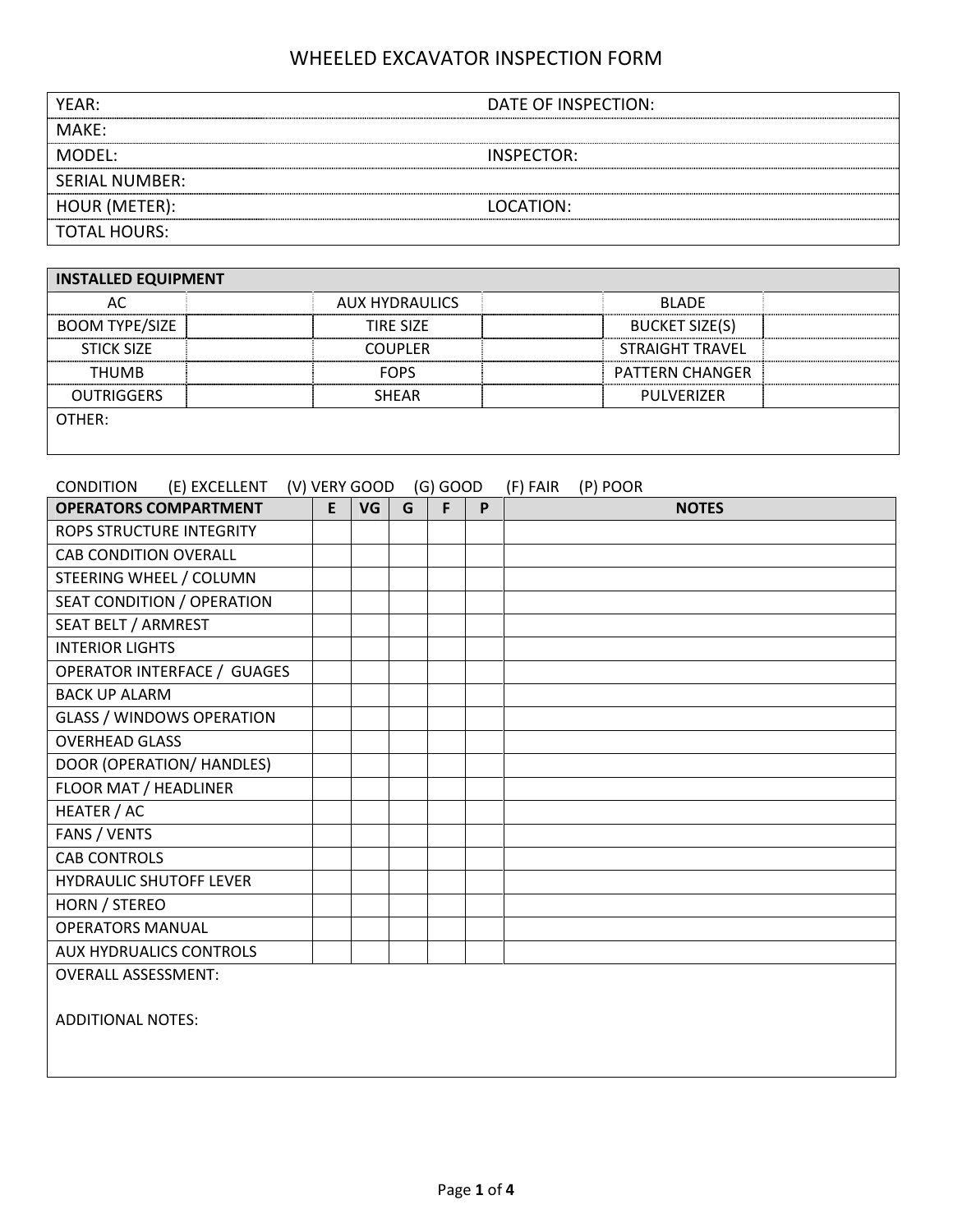| <b>CONDITION</b>             | (E) EXCELLENT (V) VERY GOOD |   |    |   | $(G)$ GOOD |   | (F) FAIR | (P) POOR |              |
|------------------------------|-----------------------------|---|----|---|------------|---|----------|----------|--------------|
| <b>COSMETIC / EXTERIOR</b>   |                             | E | VG | G |            | P |          |          | <b>NOTES</b> |
| LADDERS / PLATFORMS          |                             |   |    |   |            |   |          |          |              |
| <b>STEPS / GRAB IRON</b>     |                             |   |    |   |            |   |          |          |              |
| <b>ENGINE HOOD CONDITION</b> |                             |   |    |   |            |   |          |          |              |
| PAINT / DECALS               |                             |   |    |   |            |   |          |          |              |
| <b>COUNTERWEIGHT</b>         |                             |   |    |   |            |   |          |          |              |
| <b>UNDERNEATH</b>            |                             |   |    |   |            |   |          |          |              |
| <b>CAB CONDITION</b>         |                             |   |    |   |            |   |          |          |              |
| INSPECTION/ ENGINE DOORS     |                             |   |    |   |            |   |          |          |              |
| <b>WIPERS</b>                |                             |   |    |   |            |   |          |          |              |
| <b>FRONT/ REAR LIGHTS</b>    |                             |   |    |   |            |   |          |          |              |
| <b>OVERALL ASSESSMENT:</b>   |                             |   |    |   |            |   |          |          |              |
| <b>ADDITIONAL NOTES:</b>     |                             |   |    |   |            |   |          |          |              |

### CONDITION (E) EXCELLENT (V) VERY GOOD (G) GOOD (F) FAIR (P) POOR

| <b>STRUCTURAL</b>                     | E | VG | G | F | P | <b>NOTES</b> |
|---------------------------------------|---|----|---|---|---|--------------|
| STRUCTURAL DAMAGE                     |   |    |   |   |   |              |
| ROLLER FRAME / CARBODY CRACKS         |   |    |   |   |   |              |
| <b>BUCKET LINKAGE / CYLINDER PINS</b> |   |    |   |   |   |              |
| <b>STICK / BOOM PINS</b>              |   |    |   |   |   |              |
| <b>BOOM / STICK CONDITION</b>         |   |    |   |   |   |              |
| <b>ROTEC BEARING</b>                  |   |    |   |   |   |              |
| <b>COUPLER</b>                        |   |    |   |   |   |              |
| <b>OVERALL ASSESSMENT:</b>            |   |    |   |   |   |              |
| <b>ADDITIONAL NOTES:</b>              |   |    |   |   |   |              |
|                                       |   |    |   |   |   |              |

| (E) EXCELLENT<br><b>CONDITION</b> |    | (V) VERY GOOD |   | $(G)$ GOOD |   | (F) FAIR<br>(P) POOR |
|-----------------------------------|----|---------------|---|------------|---|----------------------|
| <b>BUCKET / ATTACHMENT</b>        | E. | VG            | G | F.         | P | <b>NOTES</b>         |
| <b>BUCKET MAKE / SIZE</b>         |    |               |   |            |   |                      |
| <b>BUCKET OVERALL CONDITION</b>   |    |               |   |            |   |                      |
| <b>BUCKET FLOOR</b>               |    |               |   |            |   |                      |
| <b>BUCKET EDGE</b>                |    |               |   |            |   |                      |
| <b>CUTTING EDGE / TOOTH</b>       |    |               |   |            |   |                      |
| <b>ATTACHMENT TYPE</b>            |    |               |   |            |   |                      |
| (THUMB/HAMMER)                    |    |               |   |            |   |                      |
| ATTACHMENT MAKE / MODEL           |    |               |   |            |   |                      |
| <b>ATTACHMENT CONDITION</b>       |    |               |   |            |   |                      |
| <b>OVERALL ASSESSMENT:</b>        |    |               |   |            |   |                      |
| <b>ADDITIONAL NOTES:</b>          |    |               |   |            |   |                      |
|                                   |    |               |   |            |   |                      |
|                                   |    |               |   |            |   |                      |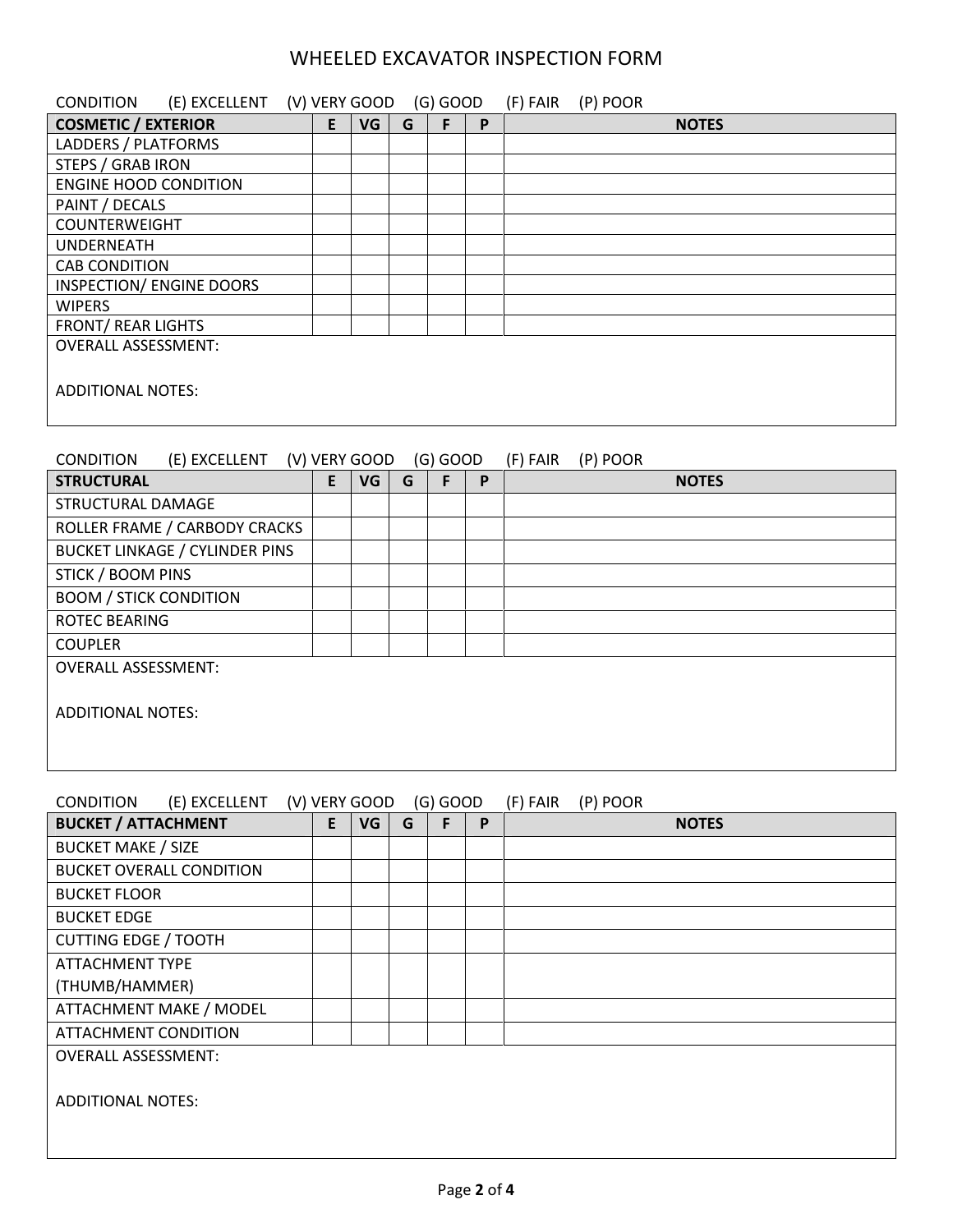| <b>CONDITION</b>           | (E) EXCELLENT (V) VERY GOOD |    |    |   | (G) GOOD |   | (F) FAIR | (P) POOR |              |
|----------------------------|-----------------------------|----|----|---|----------|---|----------|----------|--------------|
| <b>POWERTRAIN</b>          |                             | E. | VG | G | F.       | P |          |          | <b>NOTES</b> |
| <b>ENGINE MAKE/ MODEL</b>  |                             |    |    |   |          |   |          |          |              |
| <b>EPA TIER</b>            |                             |    |    |   |          |   |          |          |              |
| <b>ENGINE SN</b>           |                             |    |    |   |          |   |          |          |              |
| SMOKE/ BLOW BY             |                             |    |    |   |          |   |          |          |              |
| ENGINE OIL LEVEL CONDITION |                             |    |    |   |          |   |          |          |              |
| <b>ENGINE OIL LEAKS</b>    |                             |    |    |   |          |   |          |          |              |
| <b>RADIATOR CAP</b>        |                             |    |    |   |          |   |          |          |              |
| COOLANT LEVEL/ CONDITION   |                             |    |    |   |          |   |          |          |              |
| <b>BELTS/HOSES</b>         |                             |    |    |   |          |   |          |          |              |
| <b>TURBO</b>               |                             |    |    |   |          |   |          |          |              |
| <b>EITHER</b>              |                             |    |    |   |          |   |          |          |              |
| DRIVE MOTORS               |                             |    |    |   |          |   |          |          |              |
| <b>TRAVEL CONTROLS</b>     |                             |    |    |   |          |   |          |          |              |
| <b>OVERALL ASSESSMENT:</b> |                             |    |    |   |          |   |          |          |              |
| <b>ADDITIONAL NOTES:</b>   |                             |    |    |   |          |   |          |          |              |
|                            |                             |    |    |   |          |   |          |          |              |

| <b>CONDITION</b>                | (E) EXCELLENT (V) VERY GOOD |   |    |   |   | $(G)$ GOOD | (F) FAIR<br>(P) POOR |
|---------------------------------|-----------------------------|---|----|---|---|------------|----------------------|
| <b>HYDRAULICS</b>               |                             | E | VG | G | F | P          | <b>NOTES</b>         |
| <b>OIL LEVEL</b>                |                             |   |    |   |   |            |                      |
| <b>HYDRAULIC OPERATION</b>      |                             |   |    |   |   |            |                      |
| PUMP NOISE / LEAKS              |                             |   |    |   |   |            |                      |
| <b>TANK</b>                     |                             |   |    |   |   |            |                      |
| LINE / HOSE CONDITION           |                             |   |    |   |   |            |                      |
| <b>BUCKET / STICK CYLINDERS</b> |                             |   |    |   |   |            |                      |
| <b>VALVES</b>                   |                             |   |    |   |   |            |                      |
| AUX VALVE / LINES               |                             |   |    |   |   |            |                      |
| <b>AUX CYLINDERS</b>            |                             |   |    |   |   |            |                      |
| SWIVEL                          |                             |   |    |   |   |            |                      |
| <b>SWING DRIVE</b>              |                             |   |    |   |   |            |                      |
| <b>SWING BRAKE</b>              |                             |   |    |   |   |            |                      |
| <b>CAB CONTROLS</b>             |                             |   |    |   |   |            |                      |
| <b>TRAVEL</b>                   |                             |   |    |   |   |            |                      |
| <b>OVERALL ASSESSMENT:</b>      |                             |   |    |   |   |            |                      |
|                                 |                             |   |    |   |   |            |                      |
| <b>ADDITIONAL NOTES:</b>        |                             |   |    |   |   |            |                      |
|                                 |                             |   |    |   |   |            |                      |
|                                 |                             |   |    |   |   |            |                      |